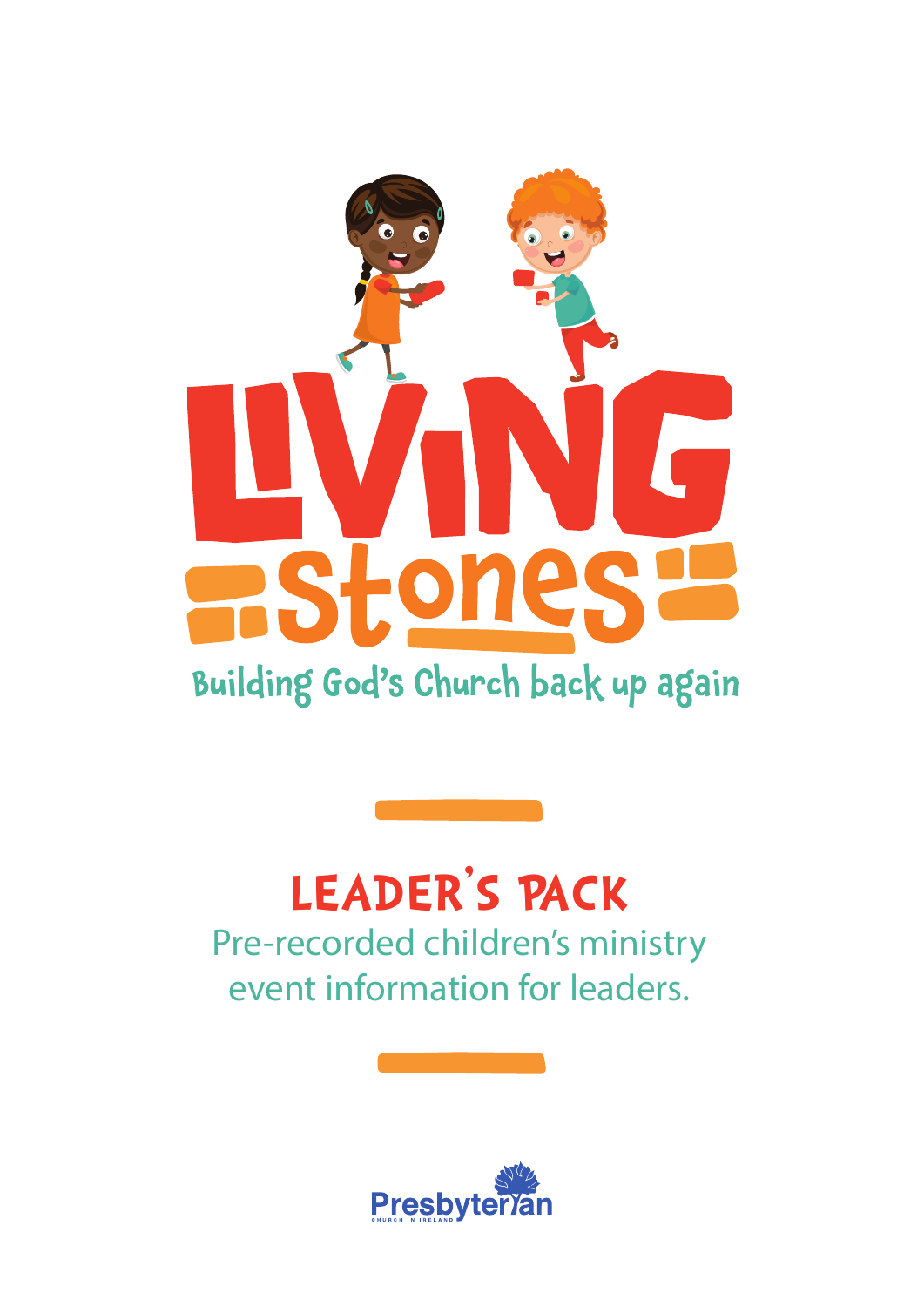### **Introduction**

#### **Living Stones**

*Living Stones – building God's church back up again* is material that will give you the opportunity to host a gathering for children and families without the stress of having to plan all the content. The material includes some songs to sing along to, spoken content and ideas for activities that can be done together.

All you will need to do is invite your children and families, provide space in the church, gather the resources you need for the numbers attending and press play. Then you can sit back and enjoy with those who attend. The event will be based on the story of Nehemiah and will help the children to see how they can play a part in God's plan of building his church.

**You also are like living stones. Let yourselves be used to build a spiritual temple—to be holy priests who offer spiritual sacrifices to God. 1 Peter 2:5**

#### **Approximate length of recorded content: 48 minutes**

You will need to add in extra time for the activities that are introduced along the way. This will require an additional 30 minutes minimum.

For additional information and to download the video content, please go to *[www.presbyterianireland.org/livingstones](http://www.presbyterianireland.org/livingstones)*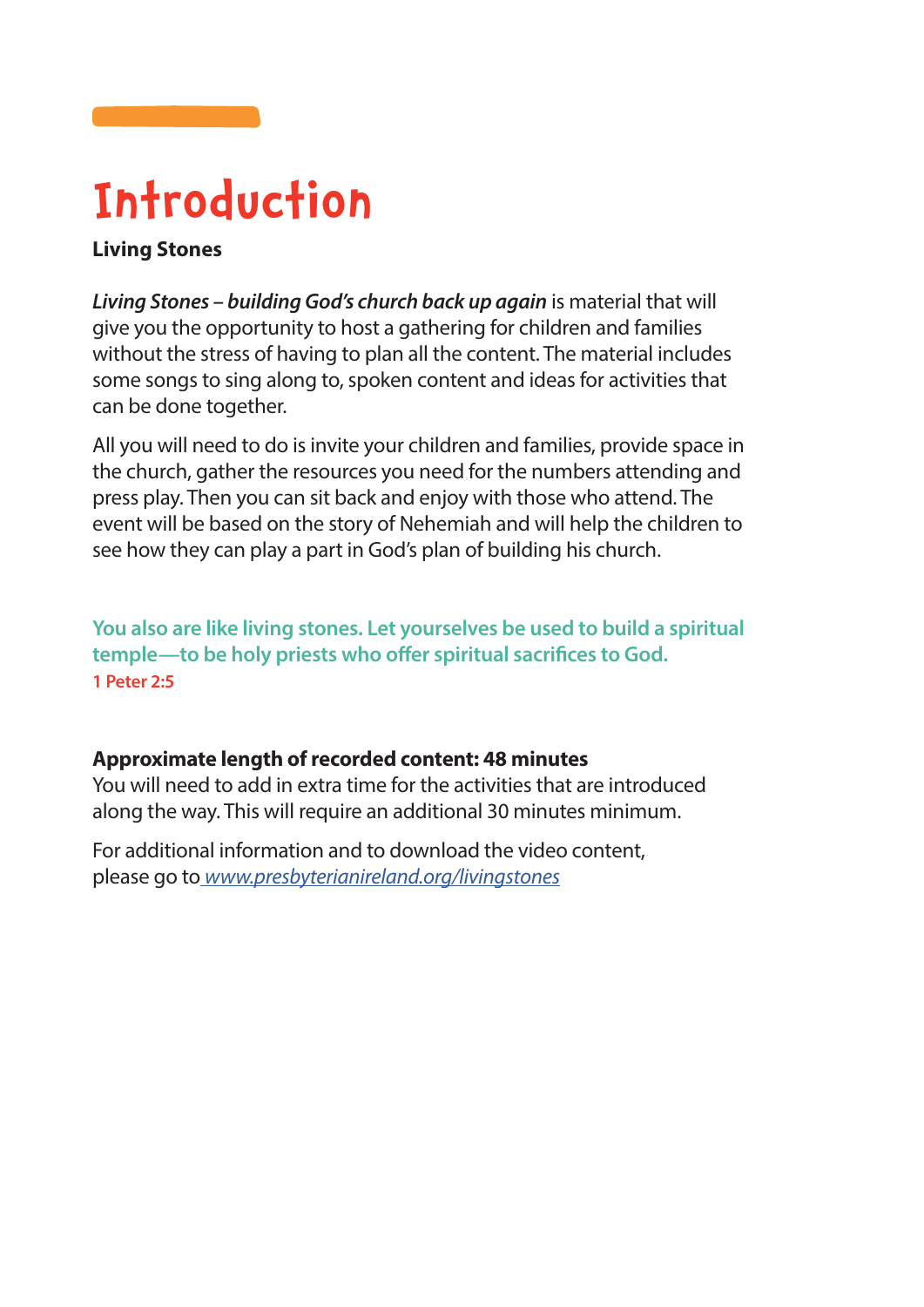### **Part 1: The Needs**

#### **1. Song: God is for me**

[God is for Me | Maker Fun Factory Music Video | Group Publishing - YouTube](https://www.youtube.com/watch?v=ZmMFCMiT-ac)

#### **2. Welcome and story part 1**

Teaching Nehemiah chapters 1 and 2 Start children and families thinking about the needs around them and what they can see.

#### **3. Joe Wicks style exercise for 2 minutes**

In each of the 3 sections of the event, there is a 2 minute slot for the kids to get up and burn off some energy with a Joe Wicks style workout by CJ. This will allow the children to be active in spurts and hopefully keep their attention through the other parts of the programme.

*PROP NEEDED: TOILET ROLL FOR EACH CHILD. Useable again afterwards!*

#### **4. Application**

After a brief explanation, you will be asked to pause the video for at least 10 minutes to allow the children and adults to discuss together a couple of questions and for the children to fill in a little card saying that they want to be a part of rebuilding our church and community after Covid.

#### **Questions to discuss:**

- What do you see in your church, street, school, community that is different to it was before Covid-19?
- What do you think needs to be rebuilt?
- Who could you pray for in your community as they lead the rebuilding, e.g. leaders, teachers, parents, etc.?

Once the children have had 5-10 minutes to discuss this in small groups with a leader or older child facilitating, give them out copies of the commitment card which allows them to say who they are and that they want to make a difference in their local community.

The template for the cards is in this pack which just requires photocopying for the number of children you have at the event.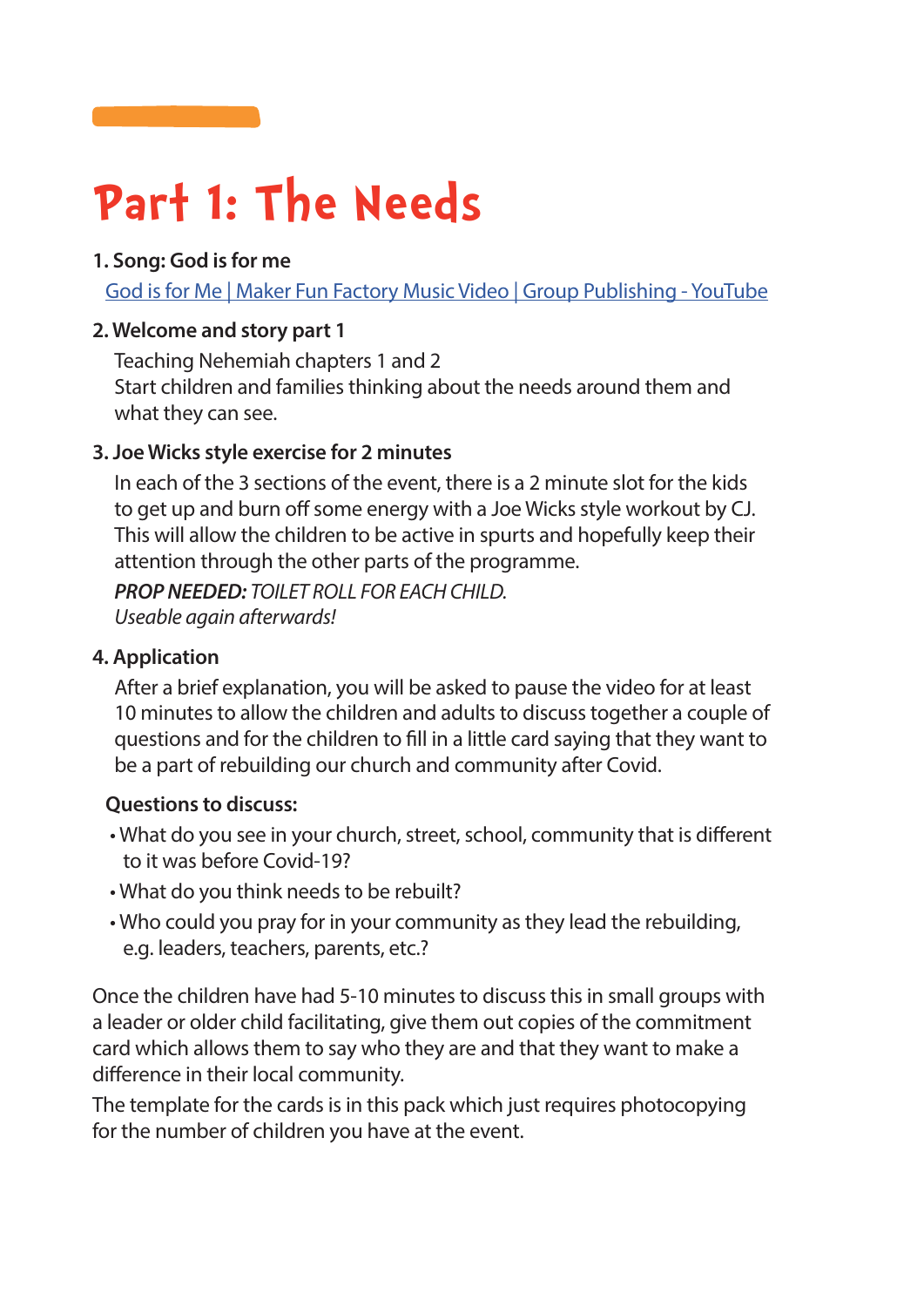## **Part 2: The Work**

#### **1. Song: City on a hill**

[Nick & Becky Drake - City On A Hill - Lyric Video - YouTube](https://www.youtube.com/watch?v=lTEadEftdnM)

#### **2. Story part 2**

Teaching Nehemiah chapter 3

The children will see how the story develops and how the rebuilding of the walls started under Nehemiah's leadership.

#### **3. Joe Wicks style exercise for 2 minutes**

Another opportunity for the children and adults to move and use up some energy with their Joe Wicks style moves!

### *PROP NEEDED: TEDDY BEAR.*

*Encourage children to bring their own to the event!*

#### **4. Application**

Mark mentioned four things can Nehemiah did which can be true for us too as we think about playing our part in the world around us:

- have a plan
- have a team
- know your skills
- We have God!
- What other things can you think of where you could make a difference to others around you? What might God be showing you where you can help in your community?

*Pause the video for 10 minutes* and do the relay game that Mark mentioned.

To remind us of this part of the story play a city-building game. Put the children into teams. Children in each team take turns to run to the other end of the room and collect a part of the city's wall, i.e. a small box. The first team who collects all their city parts and assembles them into a circular city wall is the winner!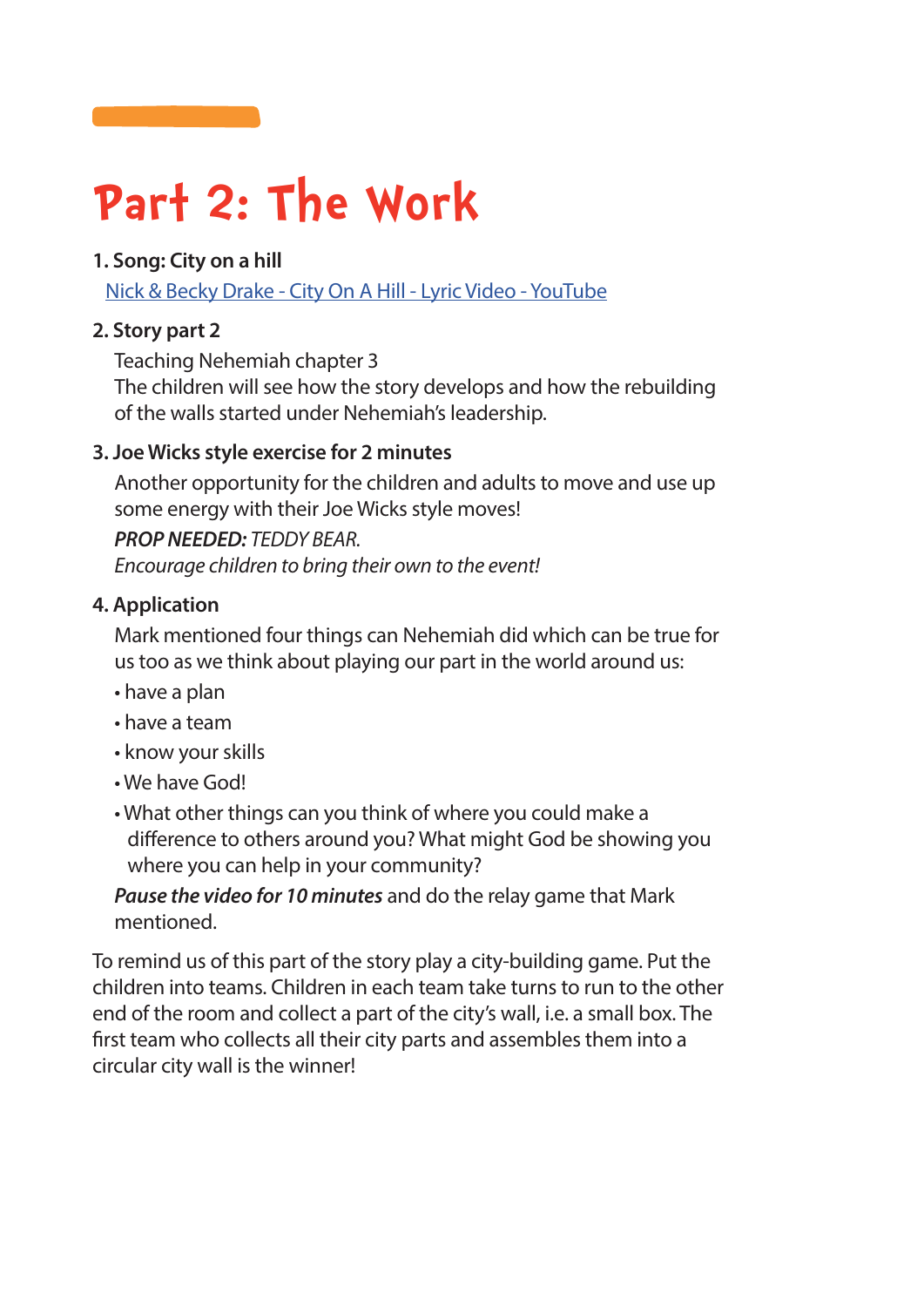# **Part 3: The Opposition**

#### **1. Song: Light of the World**

[Light of the World | Cave Quest VBS Music Video | Group Publishing - YouTube](https://www.youtube.com/watch?v=eI302Av7vSI)

#### **2. Joe Wicks style exercise for 2 minutes**

Last opportunity for the children to get moving with CJ. *PROP NEEDED: HANDFUL OF DUPLO/LEGO BRICKS OR SOMETHING SIMILAR.*

#### **3. Story part 3**

Teaching Nehemiah chapter 4 onwards

Sometimes there are people who want to stop us doing God's work too, just like for Nehemiah.

Examples:

- maybe you're going to church on Sunday but one of your friends says to you, 'don't go to church – stay here and play with me instead – but God wants us to worship him and learn from him at Sunday worship.
- maybe someone in school or where you live laughs at you for believing in Jesus. What did Nehemiah do when that happened? He prayed…and because he prayed he knew that God is GREAT and AWESOME and that he would fight FOR them.

#### **4. Application**

Introduction of the verse from 1 Peter 2:5

You also are like living stones. Let yourselves be used to build a spiritual temple—to be holy priests who offer spiritual sacrifices to God.

Give each child a Duplo block and access to a marker pen. Have each child write their name on one of the bricks (and they can draw a wee picture on it too if they want). When done, one at a time, come up to the front and place bricks on top of the others and build a wall (not a tower – a **wall**).

*Pause the video for 10 minutes* for the children to write their names on the Duplo and to build their wall. See address for sending wall to PCI at the end of this pack.

### **Part 4: Conclusion**

**1. Song: Never be shaken** [Never be shaken - YouTube](https://www.youtube.com/watch?v=Xk3QHtkszPs&t=19s)